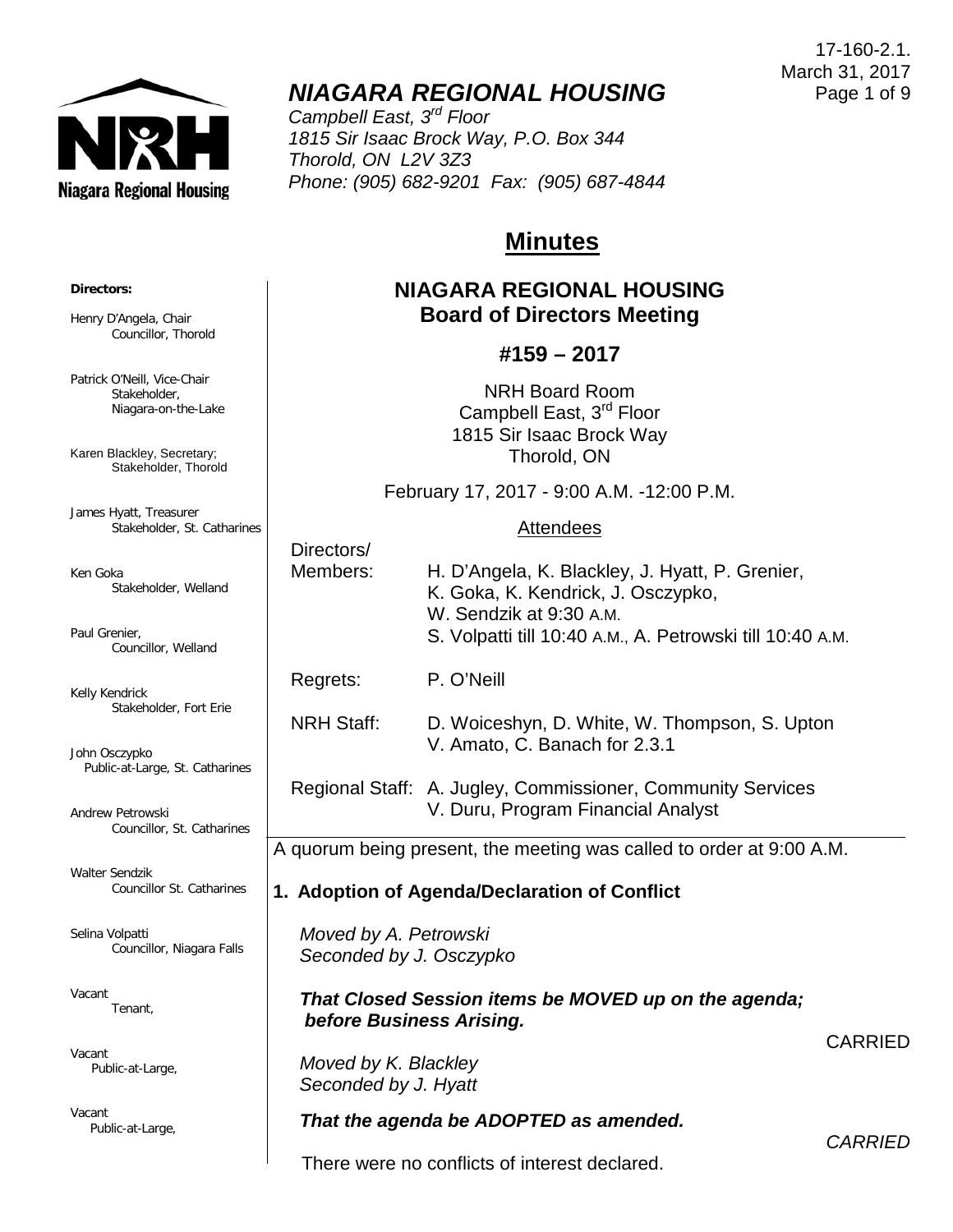# 2. **Approval of Minutes**

2.1. Minutes of the January 20, 2017 Meeting

*Moved by J. Osczypko Seconded by K. Kendrick*

### *That the minutes of the January 20, 2017 meeting be ADOPTED.*

A question arose in regard to holding Election of Officers in January. The Chair advised that the Executive Committee, at their July 28, 2015 meeting,

recommended setting fixed months for the Election of Officers and AGM as is the practice of other boards. The minutes of this Executive meeting were received by the Board of Directors August 21, 2015; in 2016 officers were elected in January.

2.1.a. *Moved by A. Petrowski Seconded by J. Hyatt*

### *That staff be DIRECTED to update the Director Handbook adding information regarding timing for Election of Officers and AGM and provide a draft version to the Board for review.*

*CARRIED*

*CARRIED*

Action by: V. Amato

2.2. Minutes of the January 25, 2017 Meeting

*Moved by K. Goka Seconded by K. Kendrick*

### *That the minutes of the January 25, 2017 meeting be ADOPTED.*

*CARRIED*

Directors wished to give special thanks to the Project Manager, W. Pankratz; his positive attitude and flexibility was greatly appreciated.

7. Closed Session – 9:20 A.M – With the exception of the Interim CEO and EA all staff left the meeting.

*Moved by A. Petrowski Seconded by J. Osczypko*

*That the NRH Board of Directors MOVE INTO Closed Session to receive information of a confidential nature relating to litigation or potential litigation, including matters before administrative tribunals, affecting the municipality or local board and personal matters about identifiable individuals including municipal or local board employees.*

*CARRIED*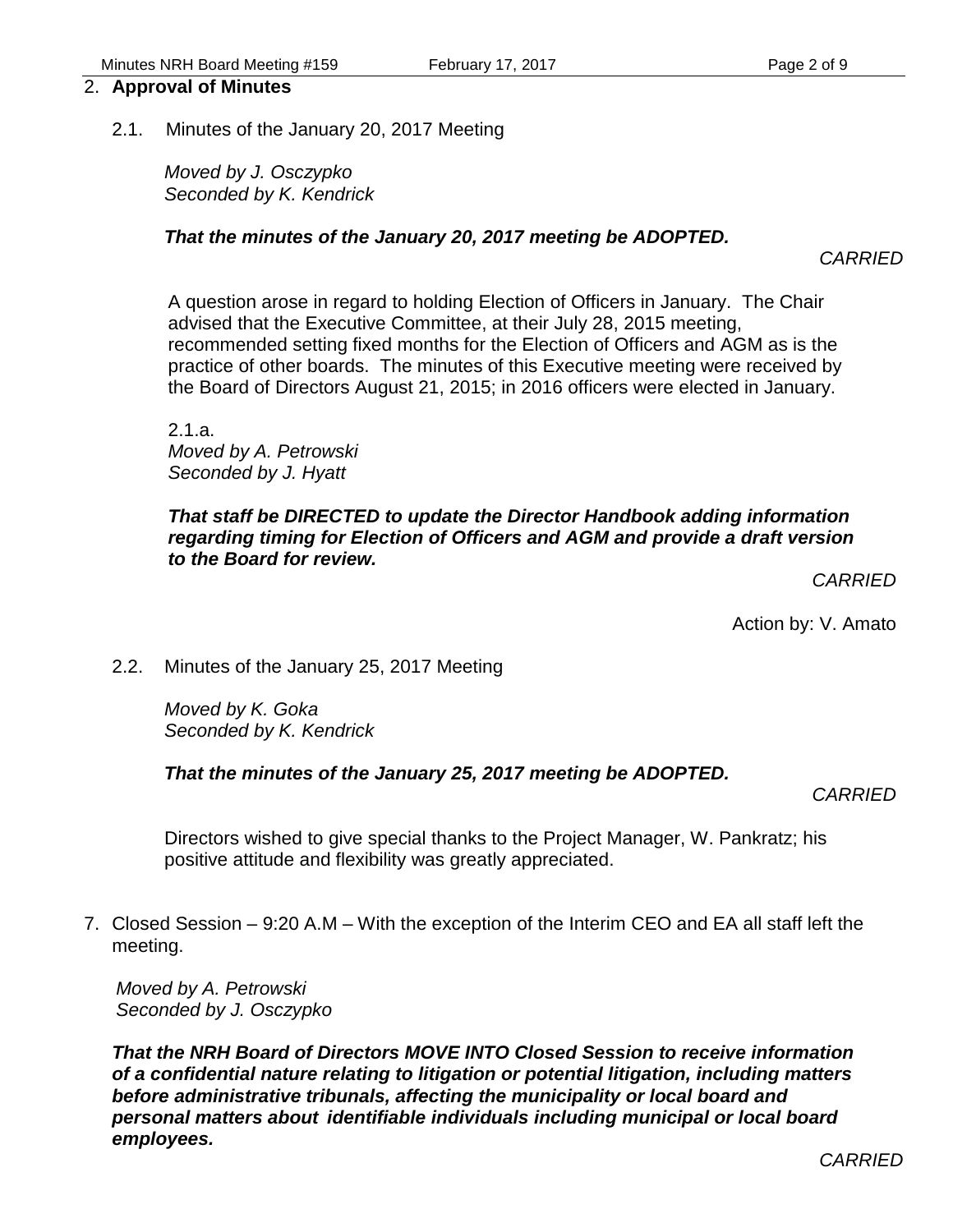7.1. Draft response to Carlton St. Neighbour

9:27 A.M. The Interim CEO and EA left the meeting. 9:30 A.M. W. Sendzik joined the meeting.

- 7.2. Directors with Expiring Terms
- 7.3. Nominations Committee Recommendation (Public-at-Large)
- 7.4. CEO Recruitment Committee Recommendation

9:55 A.M. *Moved by P. Grenier Seconded by A. Petrowski*

#### *That the NRH Board of Directors RISE with report.*

*CARRIED*

Staff returned to the meeting at 9:55 A.M.

7.1. Draft response to Carlton St. Neighbour

*Moved by K. Kendrick Seconded by W. Sendzik*

#### *That the Chair be DIRECTED to send letter of response to the neighbour as prepared by the lawyer.*

*CARRIED*

Action by: Chair

7.3. Nominations Committee Recommendation (Public-at-Large)

*Moved by P. K. Kendrick Seconded by J. Hyatt*

*That letters be SENT to the candidates interviewed for the Public-at-Large positions advising them that appointments will be deferred until such time as a review and a restructuring of the NRH Board composition has been completed.*

*CARRIED*

Action by: V. Amato

7.4. CEO Recruitment Committee Recommendation

*Moved by P. Grenier Seconded by A. Petrowski*

*That the NRH Board of Directors OFFER the position of Chief Executive Officer to Daniel Troke, with a start date of March 6, 2017.*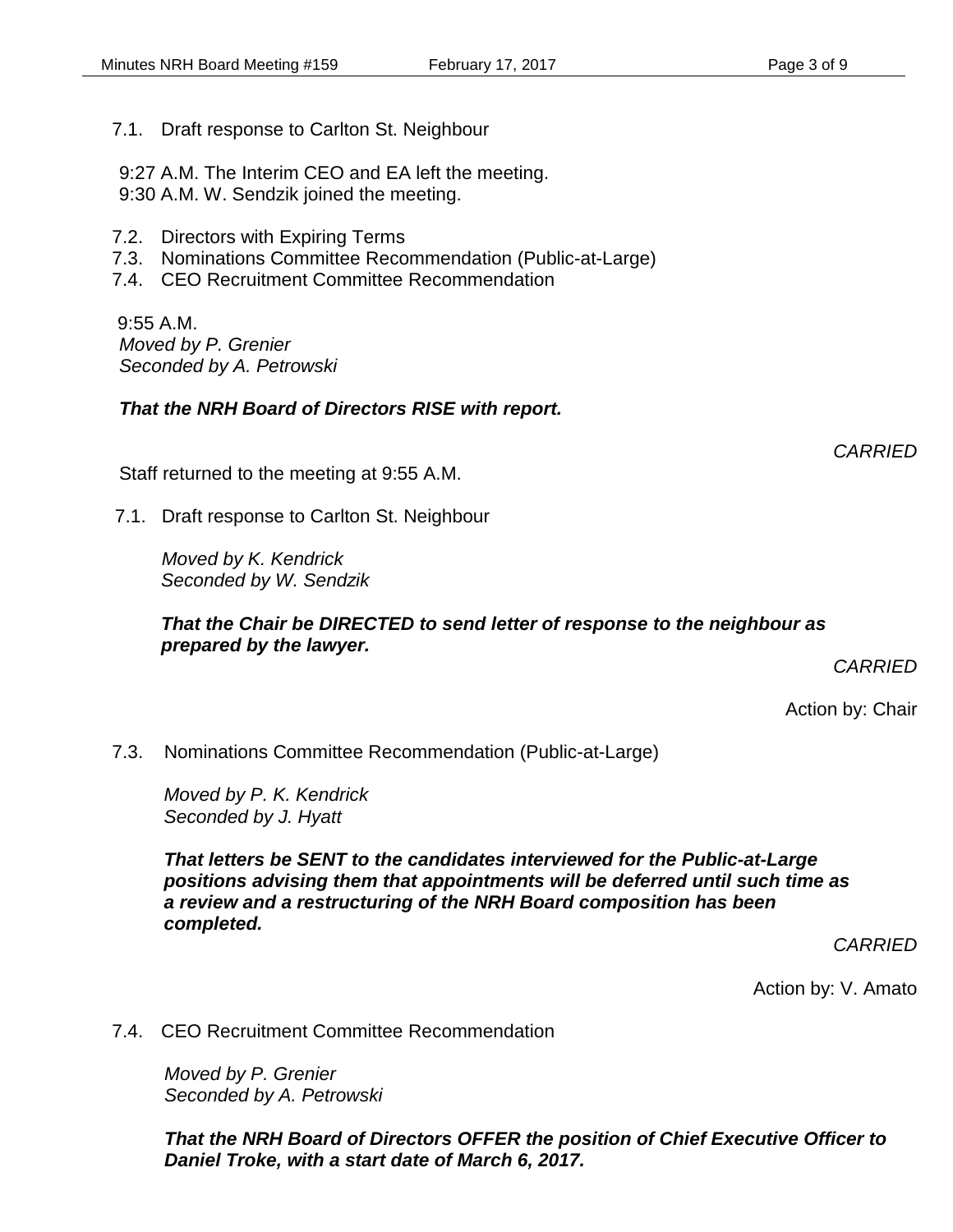A recorded vote was requested, the Directors voted as follows:

Voting FOR the motion (10): K. Blackley, K. Goka, P. Grenier, J. Hyatt, K. Kendrick, J. Osczypko, A. Petrowski, W. Sendzik, S. Volpatti, H. D'Angela

Voting AGAINST the motion (0)

The Chair declared it

*CARRIED*

The Board Chair formally thanked D. Woiceshyn for her work as Interim CEO.

5.2. Council Resolution

Moved by S. Volpatti Seconded by A. Petrowski

# *That Item 5.2. be CONSIDERED next.*

# *CARRIED*

A copy of the letter dated February 14, 2017, to Joshua Perell of Ross & McBride, from Sterling Wood, Legal Counsel, Niagara Region, regarding amendments to NRH By-Law #1, Operating Agreement, governance model and future operations, pending results of the Alternative Service Delivery review, were distributed.

Moved by S. Volpatti Seconded by A. Petrowski

That the NRH Board of Directors **APPROVE:**

- 1. By-Law #1 being **AMENDED** to fill the three existing vacancies with representation by Regional Councillors.
- 2. That the NRH Board of Directors **RECOMMEND** to Council: The **EXTENSION** of those Directors whose terms expire on March 30, 2017, namely: James Hyatt, Kelly Kendrick, Patrick O'Neill, and John Osczypko, until such time as the Niagara Regional Housing Board and Regional Council approve and implement a new structure.

A discussion ensued.

5.2.a. Moved by S. Volpatti Seconded by A. Petrowski

That the question be CALLED.

A recorded vote was requested, the Directors voted as follows: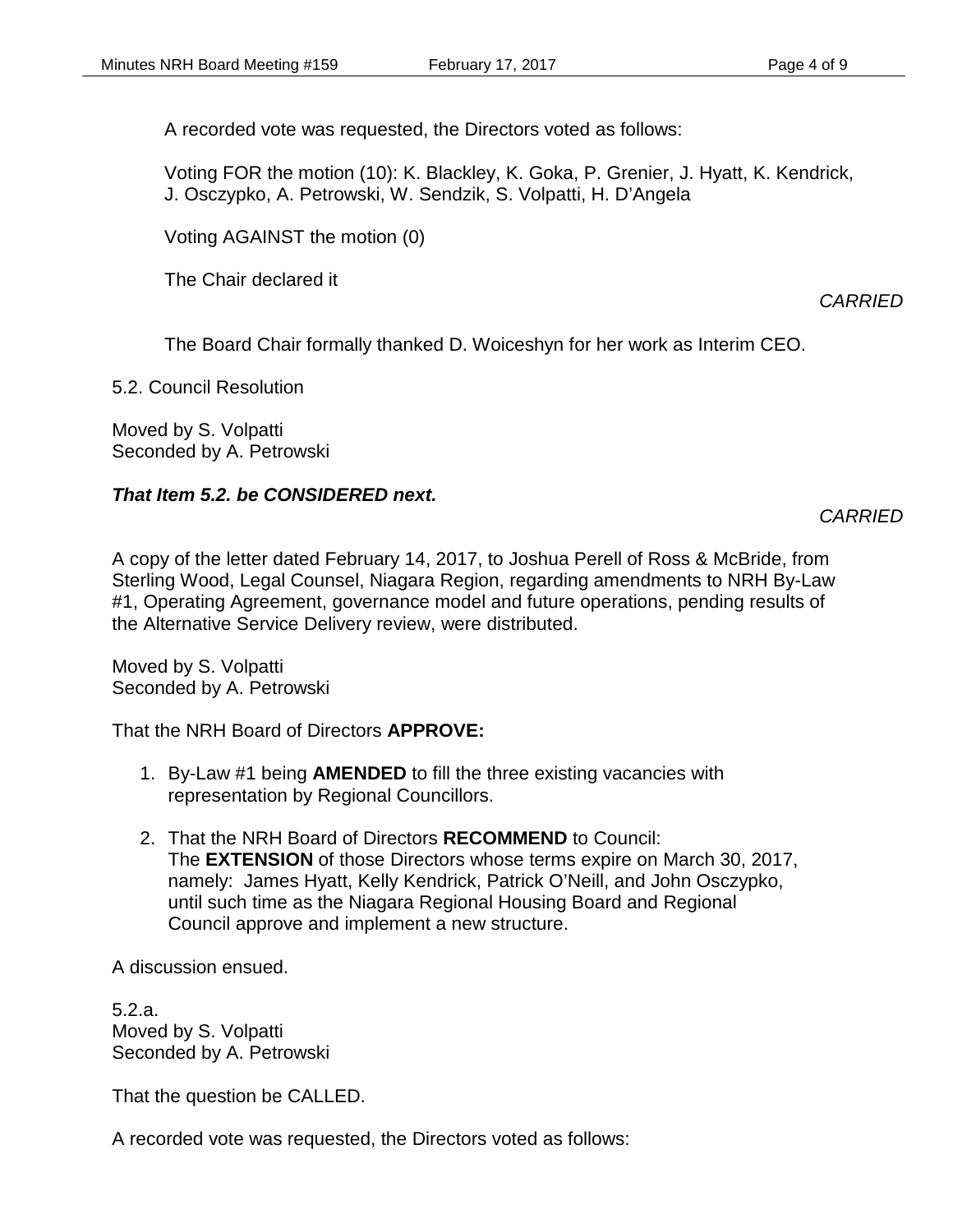Voting FOR the motion (2): A. Petrowski, S. Volpatti,

Voting AGAINST the motion (8): K. Blackley, K. Goka, P. Grenier, J. Hyatt, K. Kendrick, J. Osczypko, W. Sendzik, H. D'Angela

The Chair declared it

*DEFEATED*

S. Volpatti & A. Petrowski left the meeting at 10:40 A.M.

Further discussion ensued.

5.2.b. *Moved by K. Blackley Seconded by W. Sendzik*

- *1. That the NRH Board of Directors HOLD a workshop at the end of March to work out a structure best for NRH; and,*
- *2. That NRH lawyer WORK WITH the Region's lawyer regarding the governance model and amendments required to By-Law #1 to accomplish the new structure, to be presented to Regional Council by April 30, 2017; and,*
- *3. That the NRH Board of Directors RECOMMEND to Council: The EXTENSION of those Directors whose terms expire on March 30, 2017, namely: James Hyatt, Kelly Kendrick, Patrick O'Neill, and John Osczypko, until such time as the Niagara Regional Housing Board and Regional Council approve and implement a new structure.*
- *4. That the NRH lawyer prepare a response to Sterling Wood's letter of February 14, 2017.*

*CARRIED* Action by: Chair

# 2.3. **Business Arising**

2.3.1. NRH Buildings with Electric Heating - Report 17-159-2.3.1.

*Moved by J. Hyatt Seconded by W. Sendzik*

# *That the NRH Board of Directors RECEIVE 17-159-2.3.1. NRH Summary of Heating Sources, for information.*

*CARRIED*

Staff advised that once Energy Audits/Building Condition Assessments have been completed, staff will report back on cost savings of the heat control management system installed June 2016 in a 200 unit building. NRH is working with Niagara Peninsula Energy to determine if NRH units are eligible for federally funded upgrades.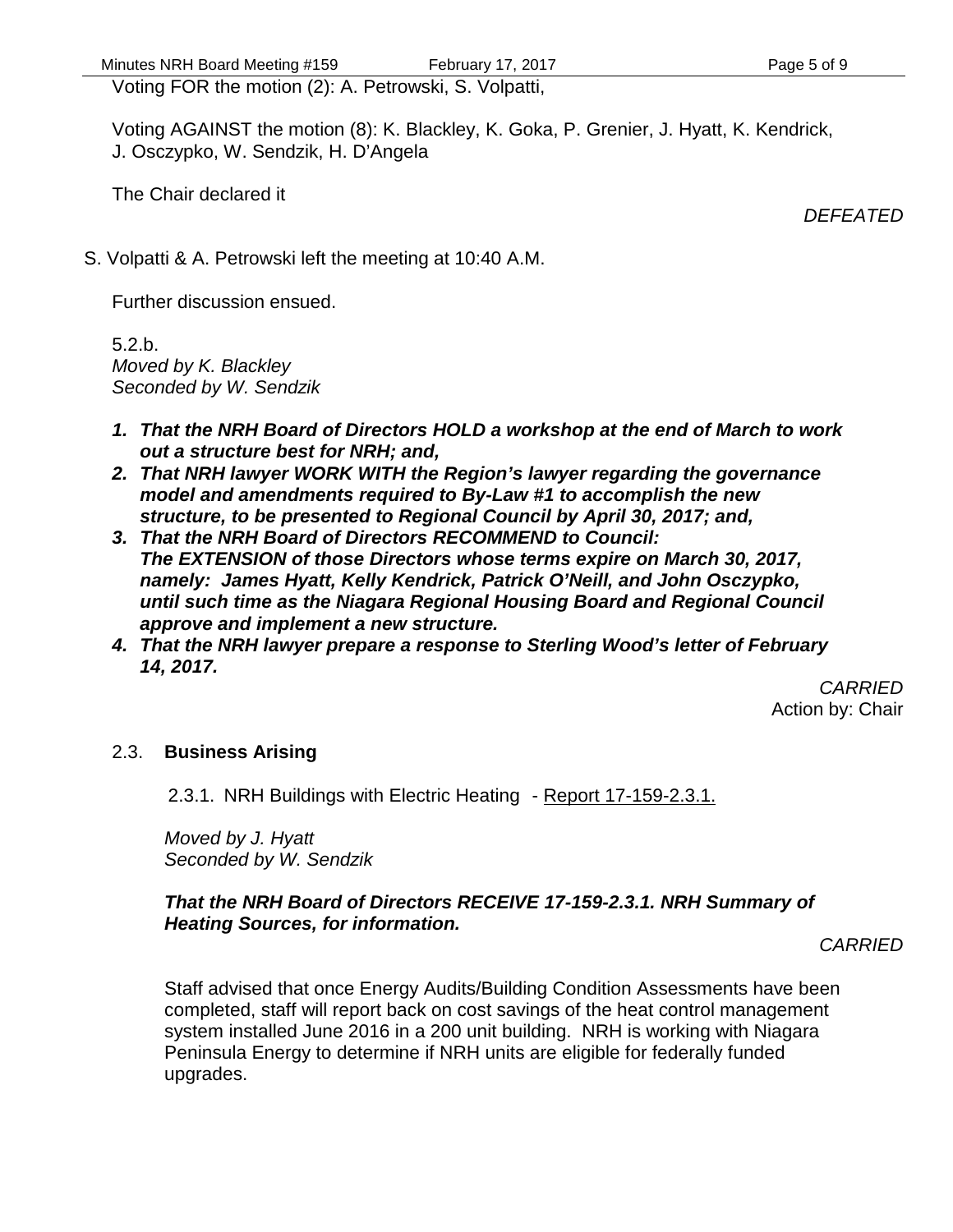2.3.2. Status Report – 527 Carlton Street Project – Memo 3-2017

*Moved by K. Blackley Seconded by K. Goka*

#### *That the NRH Board of Directors RECEIVE Memo 3-2017, Status Report – 527 Carlton Street Project, for information.*

*CARRIED*

D. Woiceshyn advised that the Province has provided NRH with more IAH funding. This is an allocation from another municipality that was unable to use at this time.

2.3.3. Board Training Opportunities

*Moved by K. Kendrick Seconded K. Goka*

#### *That the NRH Board of Directors RECEIVE Memo 4-2017, Director Training, for information.*

*CARRIED*

*Staff was directed to revisit once new Board Structure is in place.*

Action Item: SMT

**3. Presentation –** not scheduled

### **4. Staff Reports**

4.1. NRH 4<sup>th</sup> Quarter 2016 Report to Board and Council – Report 17-159-4.1.

*Moved by P. Grenier Seconded by W. Sendzik*

*That Niagara Regional Housing Quarterly Report October 1 to December 31, 2016 be APPROVED and FORWARDED to the Public Health and Social Services Committee and subsequently to Regional and Municipal Councils for information.*

*CARRIED*

4.2. 2016 Year-End Transfer Report & 2017 Budget Amendment - Report 17-159-4.2.

*Moved by K. Kendrick Seconded by K. Blackley*

*That the Niagara Regional Housing (NRH) Board of Directors APPROVE the following recommendations:*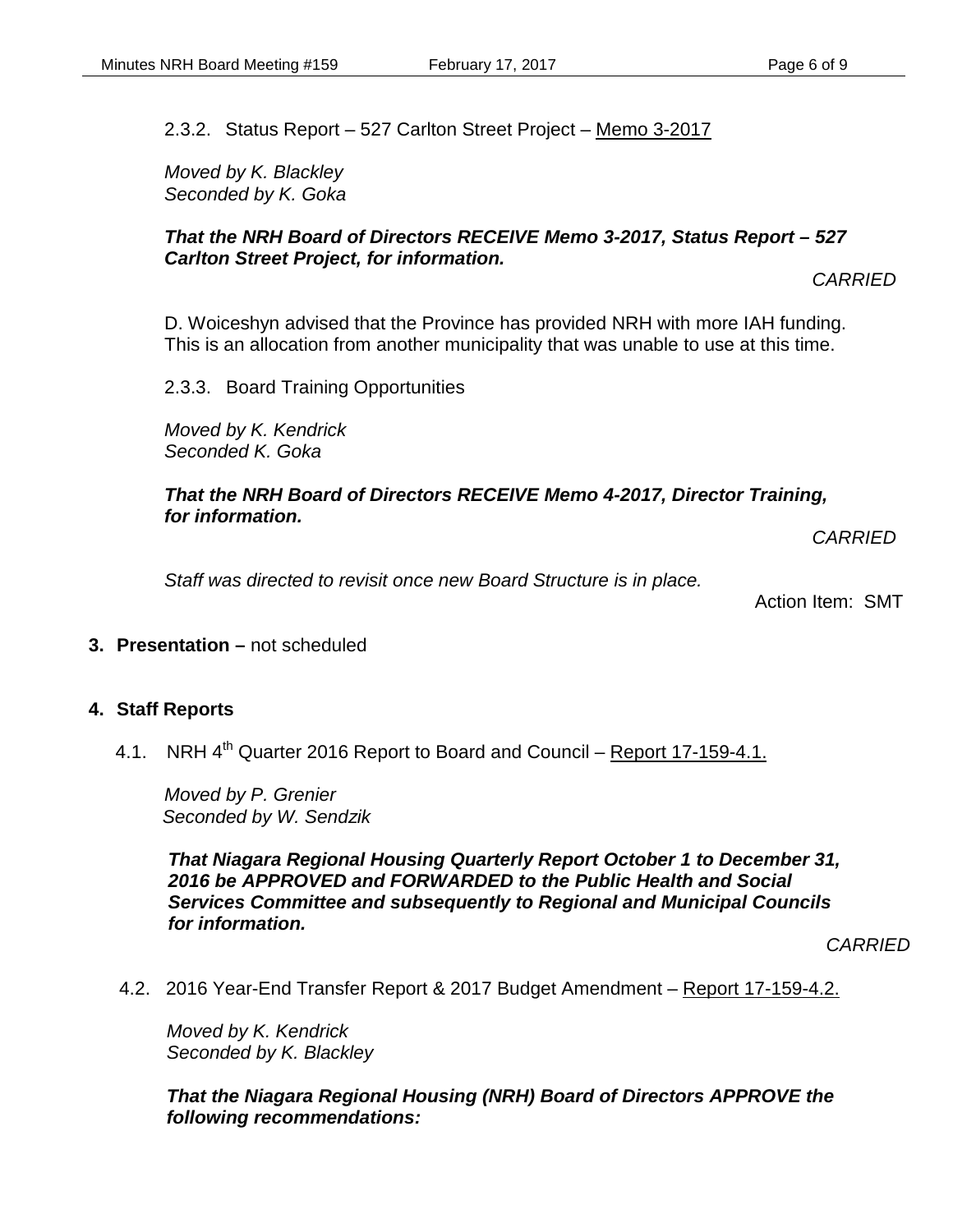- *1. That the following 2016 year-end surplus transfers totaling \$851,280 BE APPROVED*
	- *a) \$843,404 transfer to the NRH Reserve to fund future capital costs*
	- *b) \$7,876 transfer to the NRH Rent Supplement Reserve to fund continuing in-situ rent supplements*
- *2. That an adjustment to the previously adopted 2017 Operating Budget for the following one-time initiatives for NRH up to a cost of \$230 thousand funded from the NRH Reserve BE APPROVED:*
	- *a) Office space reorganization (\$150,000)*
	- *b) Job evaluation process (\$50,000)*
	- *c) Board Govenance & By-Law Review (\$30,000)*
- *3. That this report be REFERRED to the March 22, 2017 Corporate Services Committee (CSC) meeting.*

*CARRIED*

4.3. OMBI – Report 17-159-4.3.

*Moved by J. Hyatt Seconded by K. Blackley*

### *That the NRH Board of Directors RECEIVE report 17-159-4.3., 2015 Municipal Benchmarking Network Canada Initiative Results, for information.*

*CARRIED*

# **5. New Business**

5.1. Review of Executive Committee Functions from Terms of Reference and Draft Executive Meeting Schedule

Moved by K. Blackley Seconded by J. Osczypko

#### **That the NRH Board of Directors APPROVE the resumption of Executive Committee Meetings to perform functions/duties as noted in the Executive Committee Terms of Reference.**

A Director asked if a motion to reconsider was in order as this item had been discuss at a previous meeting. Staff related the process for reconsideration but indicated that they would have to review the minutes of the meeting at which the discussion occurred.

*Moved by J. Osczypko Seconded by K. Kendrick*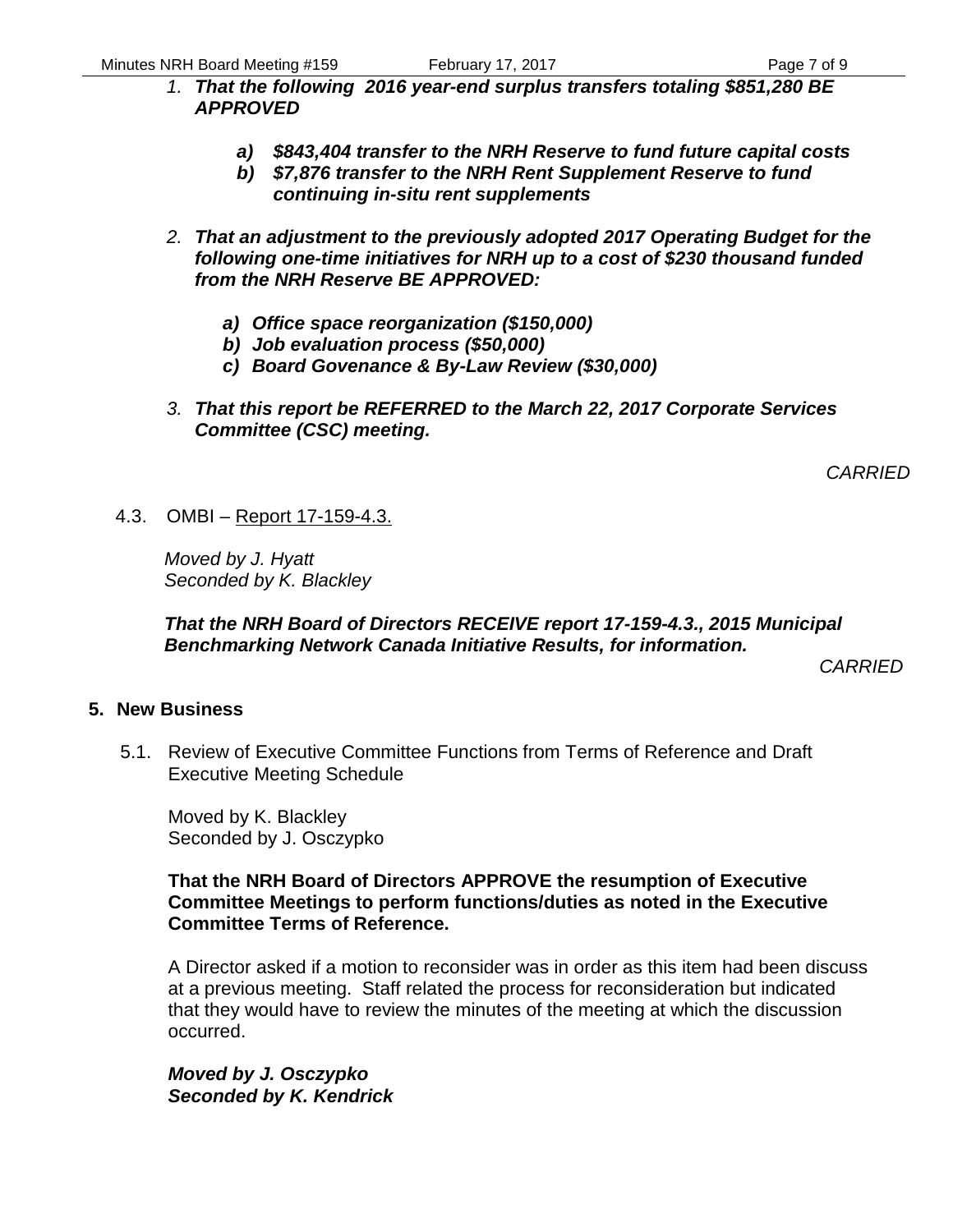*That the NRH Board of Directors DEFER the review of Executive Committee Functions and Draft Executive Committee Meeting Schedule to the next meeting.* 

*CARRIED*

Action by: V. Amato

5.2. Council Request

See above.

# **6. Chief Executive Officer's Report**

6.1. Financial Status Update as at December 31, 2016 – Report 17-159-6.1.

*Moved by K. Blackley Seconded by K. Goka*

*That the NRH Board of Directors RECEIVE the Financial Status Update as at December 31, 2016 for information.* 

*CARRIED*

**7.** Closed Session was held earlier in the meeting.

# **8. Committee/Advisory Group Meeting Minutes**

8.1. Carlton Street Development Committee

Minutes of the December 15, 2016 and January 12, 2017 meetings were provided for information.

8.1.1. Carlton St. Development Committee Terms of Reference

*Moved by J. Hyatt Seconded by K. Blackley*

*That the NRH Board of Directors RECEIVE the minutes of the December 15, 2016, January 12, 2017 Carlton St. Development Committee meetings and the Carlton St. Development Committee Terms of Reference for information.*

*CARRIED*

# **9. For Information**

9.1. Action Items from Previous Meetings – not provided

# *Correspondence/Media*

9.2. NRH Response to City of St. Catharines Motion re: Allowing Seniors to Apply for Housing in Carlton St. New Development